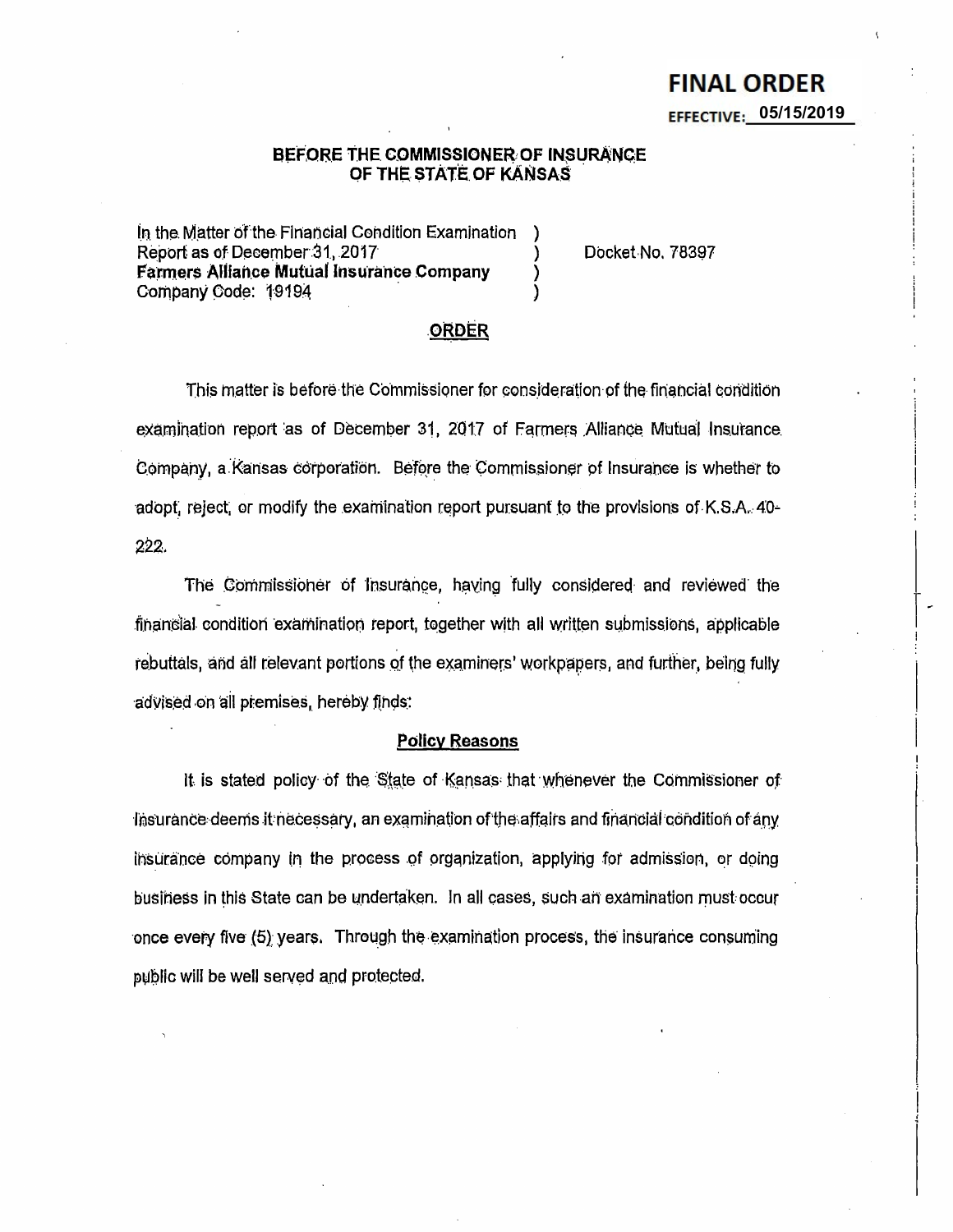# **Findings of Fact**

The Commissioner has jurisdiction over this matter pursuant to K.S.A. 40-1.  $222$ 

2. An examination of Farmers Alliance Mutual Insurance Company was undertaken by the Kansas Insurance Department and was completed on March 1, 2019.

3. On March 1, 2019, the examiner-in-charge tendered and filed with the Kansas Insurance Department a verified written report of the examination within thirty (30) days following completion of the examination.

Following receipt of the verified report, the Kansas Insurance Department 4. transmitted the report to Farmers Alliance Mutual Insurance Company on April 18, 2019, with a duly executed notice advising the company of its opportunity to prepare and submit fo the Kansas Insurance Department a written submission or rebuital with respect to any and all matters contained in the report. Farmers Alliance Mutual Insurance Company was further advised that any written submission or rebuttal needed to be filed with the Kansas. Insurance Department no later than thirty (30) days after receipt of the verified report.

Ŝ. Parmers Alliance Mutual Insurance Company filed a written acceptance of the verified report on April 30, 2019.

6. Based upon the written submission tendered by Farmers Alliance Mutual Insurance Company, the company fook no exceptions to matters contained in the verified report.

7. Within thirty (30) days of the end of the time period allowed for written submission or rebuttal, the Commissioner of Insurance fully reviewed the report, together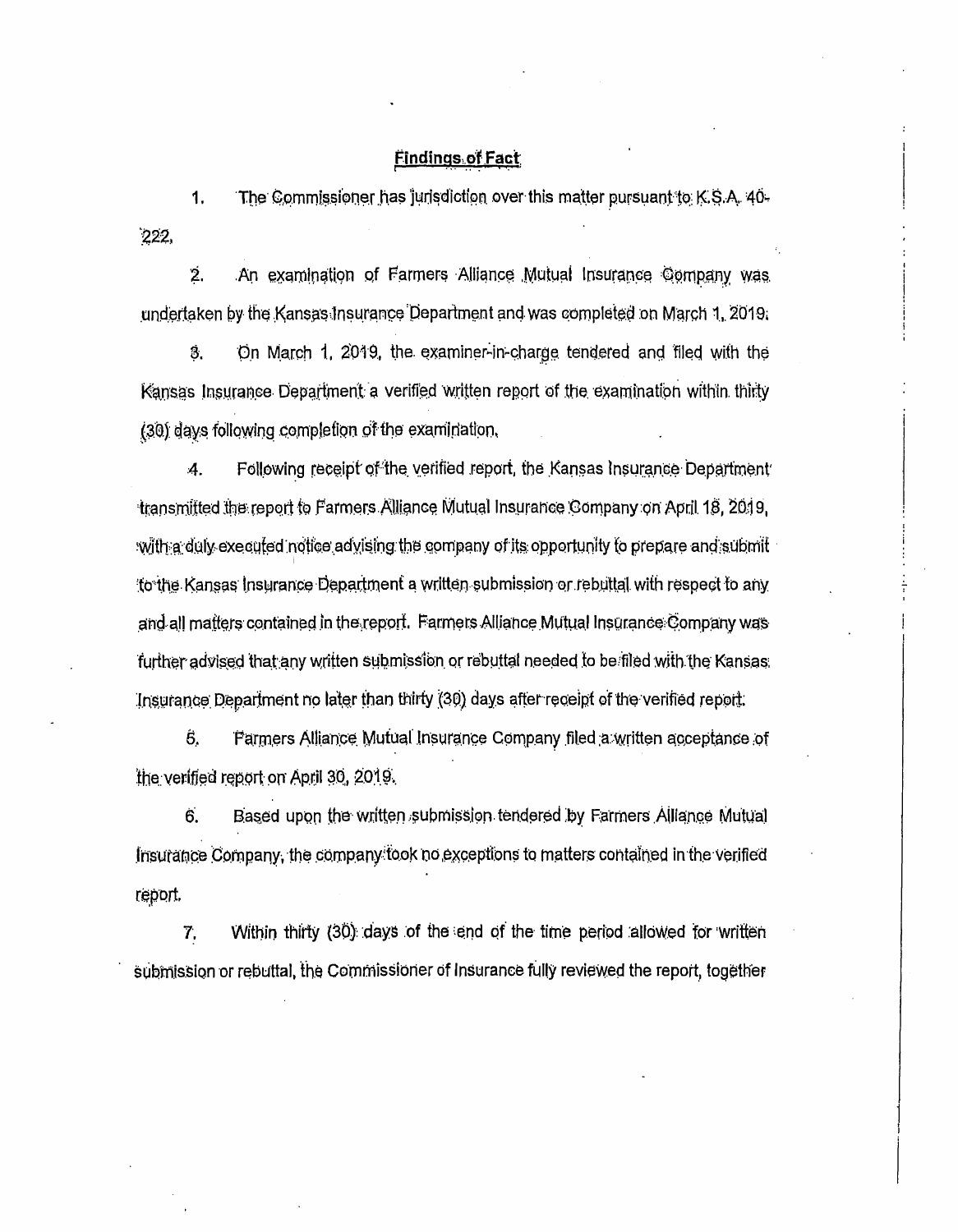with all written submissions and rebuttals provided by Farmers Alliance Mutual Insurance

Company. The Commissioner of Insurance further reviewed all relevant work papers.

No other written submissions or rebuttals were submitted by Farmers 8. Alliance Mutual Insurance Company.

#### **Conclusion of Law**

9. K.S.A. 40-222(k)(2) provides:

> "Within 30 days of the end of the period allowed for the receipt of written submissions or rebuttals, the commissioner shall fully consider and review the report, together with any written submissions or rebuttals and any relevant portions of the examiners workpapers and enter an order:

- (A) Adopting the examination report as filed or with modification or corrections. If the examination report reveals that the company is operating in violation of any law, regulation or prior order of the commissioner, the commissioner may order the company to take any action the commissioner considers necessary and appropriate to cure such violations; or
- (B) rejecting the examination report with directions to the examiners to reopen the examination for purposes of obtaining additional data. documentation or information, and refiling pursuant to subsection (k); or
- (C) call and conduct a fact-finding hearing in accordance with K.S.A. 40-281 and amendments thereto for purposes of obtaining additional documentation, data, information and testimony."
- $10<sub>1</sub>$ Based upon the Findings of Fact enumerated in paragraphs #1 through #8

above, the financial condition examination report as of December 31, 2017 of Farmers

Alliance Mutual Insurance Company should be adopted.

 $11.$ Farmers Alliance Mutual Insurance Company hereby waives any and all

rights to further administrative adjudication or review of this matter, including any and all

rights conferred upon it under K.S.A. 40-222; K.S.A. 77-501, et seq.; and K.S.A. 77-601,

et seq.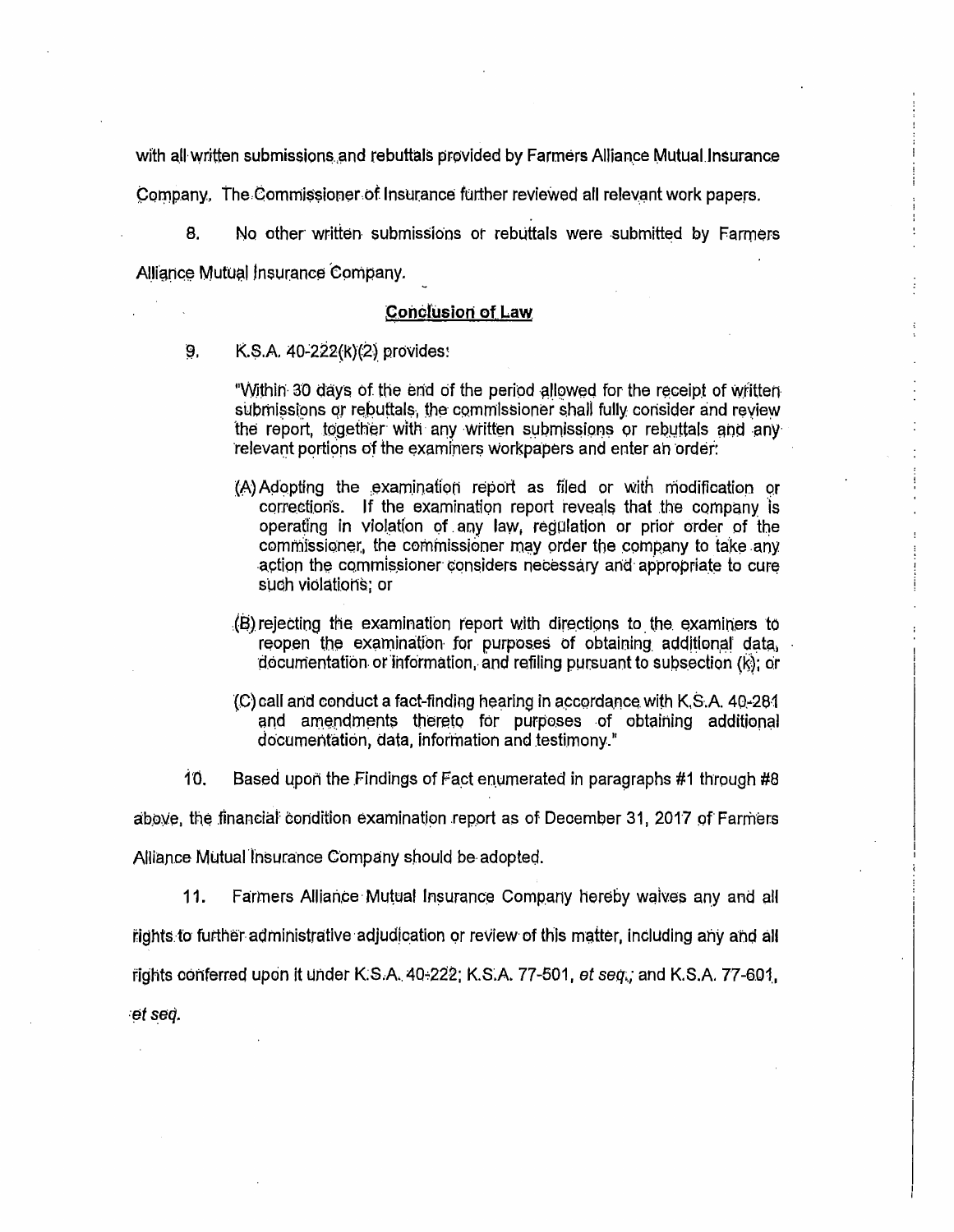$12.$ This Order constitutes the Final Order in this matter.

IT IS THEREFORE, BY THE COMMISSIONER OF INSURANCE, ORDERED THAT:

 $\mathbf{1}$ . The financial condition examination report as of December 31, 2017 of Farmers Alliance Mutual Insurance Company, is adopted.

2. The Commissioner of Insurance retains jurisdiction over this matter to issue any and all further Orders deemed appropriate or to take such further action necessary to dispose of this matter.

IT IS SO ORDERED THIS  $15<sup>6</sup>$  DAY OF  $\frac{1}{100}$   $\frac{1}{100}$ , 2019 IN THE CITY OF TOPEKA, COUNTY OF SHAWNEE, STATE OF KANSAS.



chmidt

/icki Schmidt Commissioner of Insurance

Justin McFarland General Counsel, Kansas Insurance Dept,

**Farmers Alliance Mutual Insurance** 

Company

Brian Leadta President